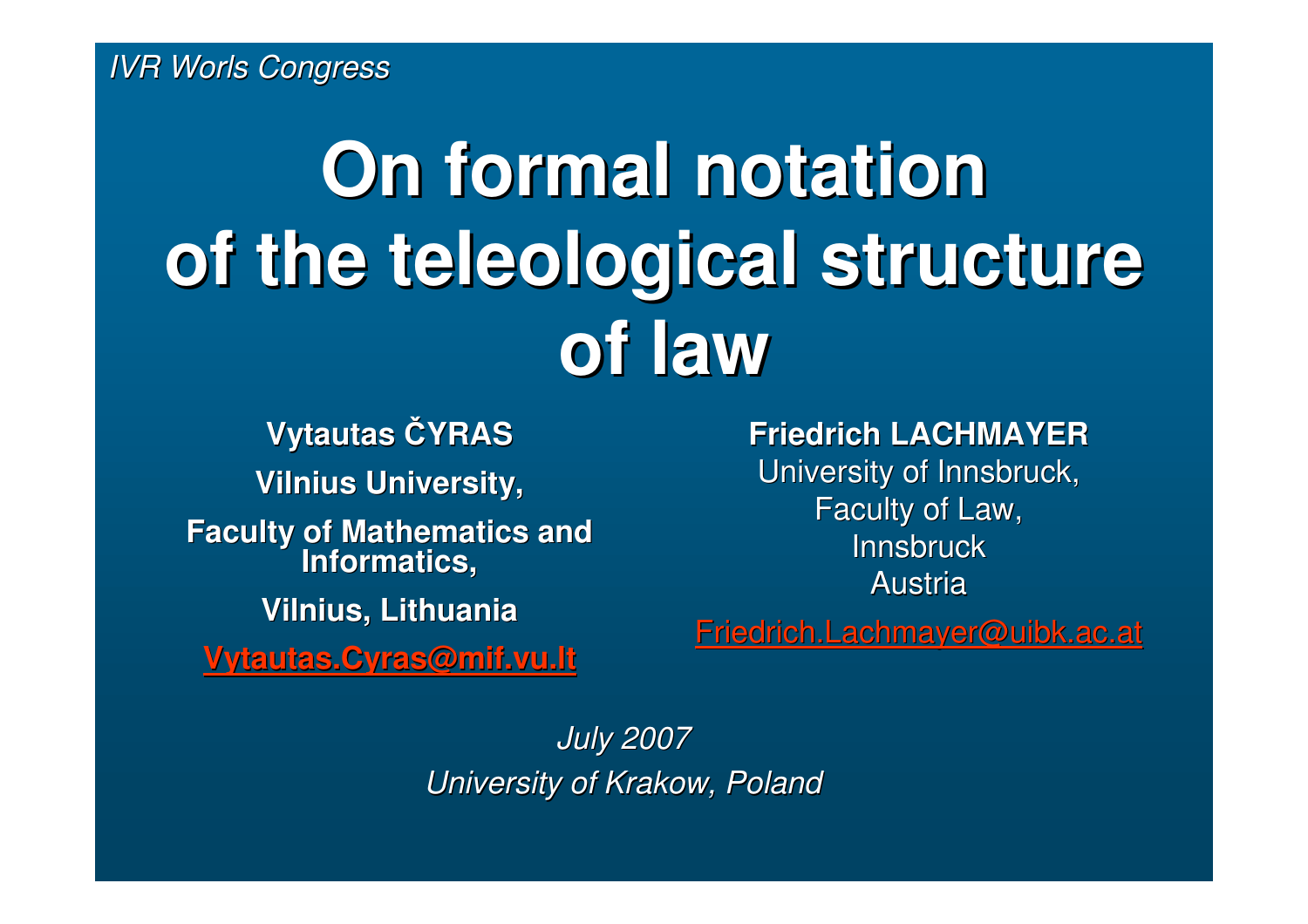#### **Motivation; context**

- **Teleological statements are especially found in the legislative workflow**
	- governmental drafting; parliamentarian decisions; publication of the valid laws
- **Law and Artificial Intelligence (AI) – different methodological paradigms**
	- T. Bench-Capon, W. Bibel, J. Breuker, T.Gordon, C. Hafner & H.Berman, J.Hage, G.Sartor, B.Verheij etc
	- Approaches:
		- Via natural language
		- Via formal notation

 **Characterization of legal order: many implicit and rare explicit teleological structures**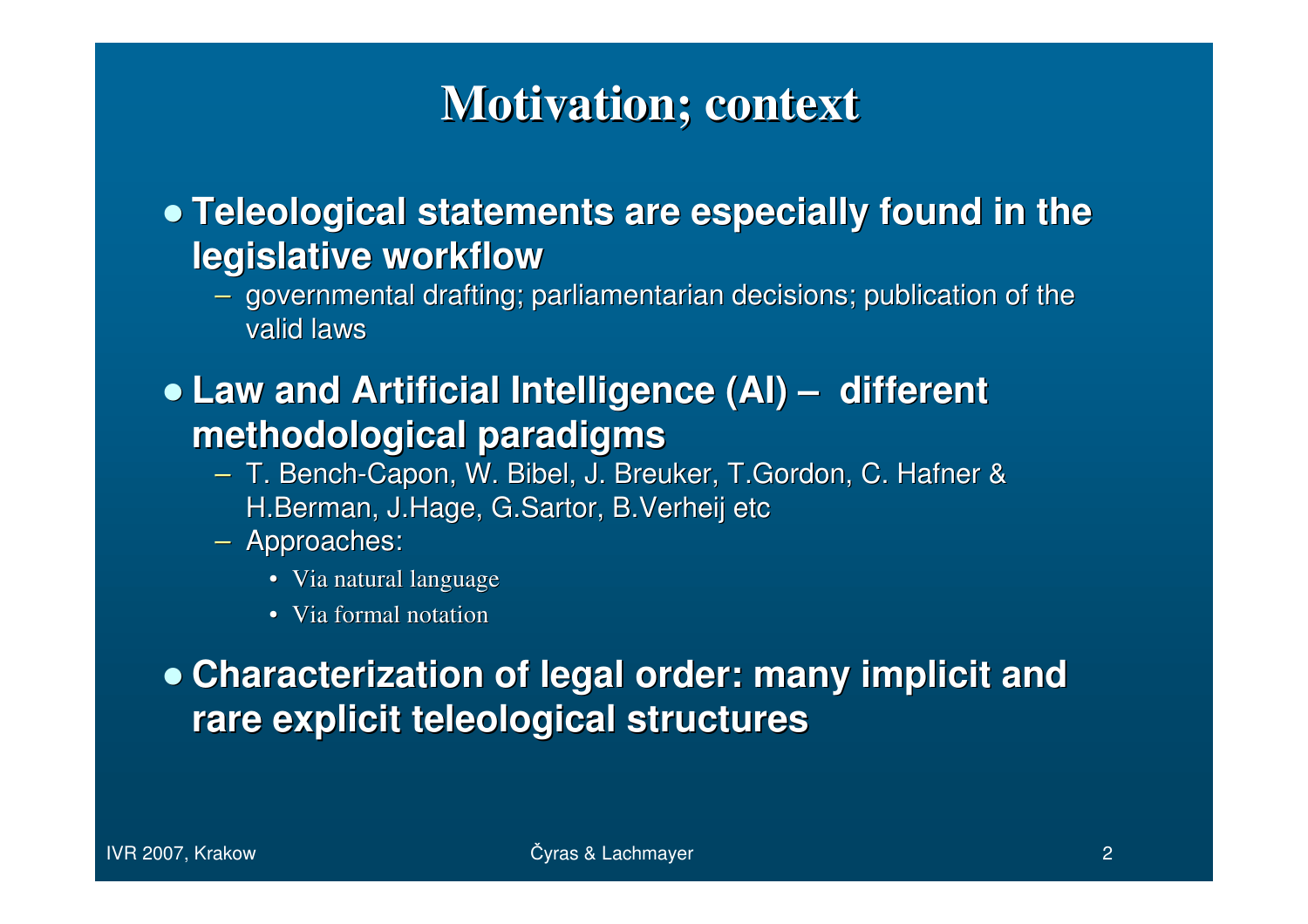#### Teleological structures in context

 $\bullet \;$  "Goal" is not among them!? Why?

– HOWAVAR IN G SAMOR ZUUK FUNDA  $-$  However, in G. Sartor, 2006 "Fundamental legal concepts"

#### **•** Teleology

- Berman & Hafner 1993; Bench -Capon; Prakken; Sartor etc in *AI and Law* journal, Vol. 10 (2002), Nos.1<br>Caala -2
- – Goals
	- Interests, values
	- Purposes, policies
	- $\leftarrow$ Intentions of a legislator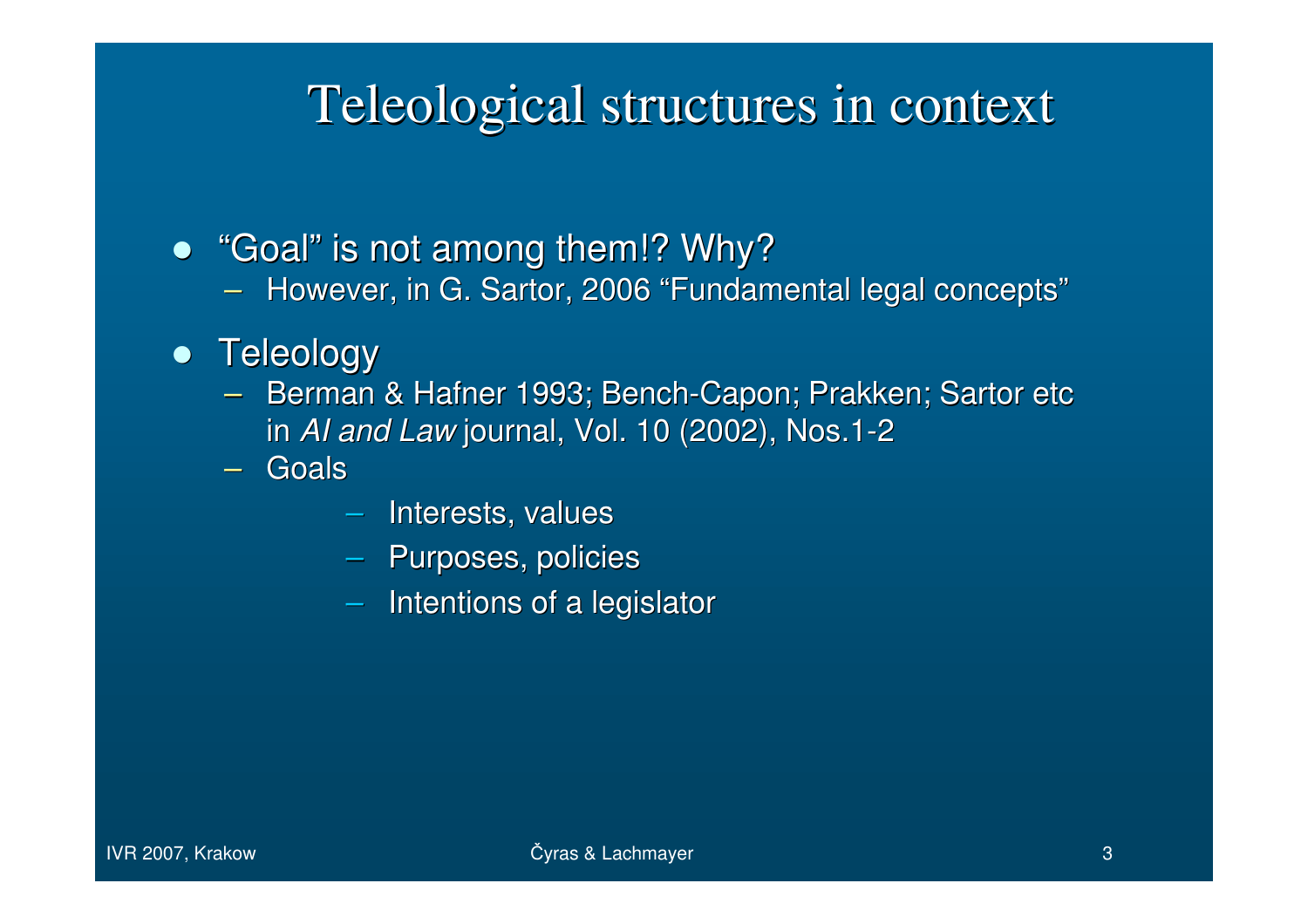#### The proposed notation

1. The basic element A2. The target-element  $\,$   $G$ 3. The teleological relation *te*→

The proposed notation is:

A te→G

"A legal act A aims at a goal G"

The speech act:

TE-statement("…")

TE-Statement ("A legal act A aims at a goal G")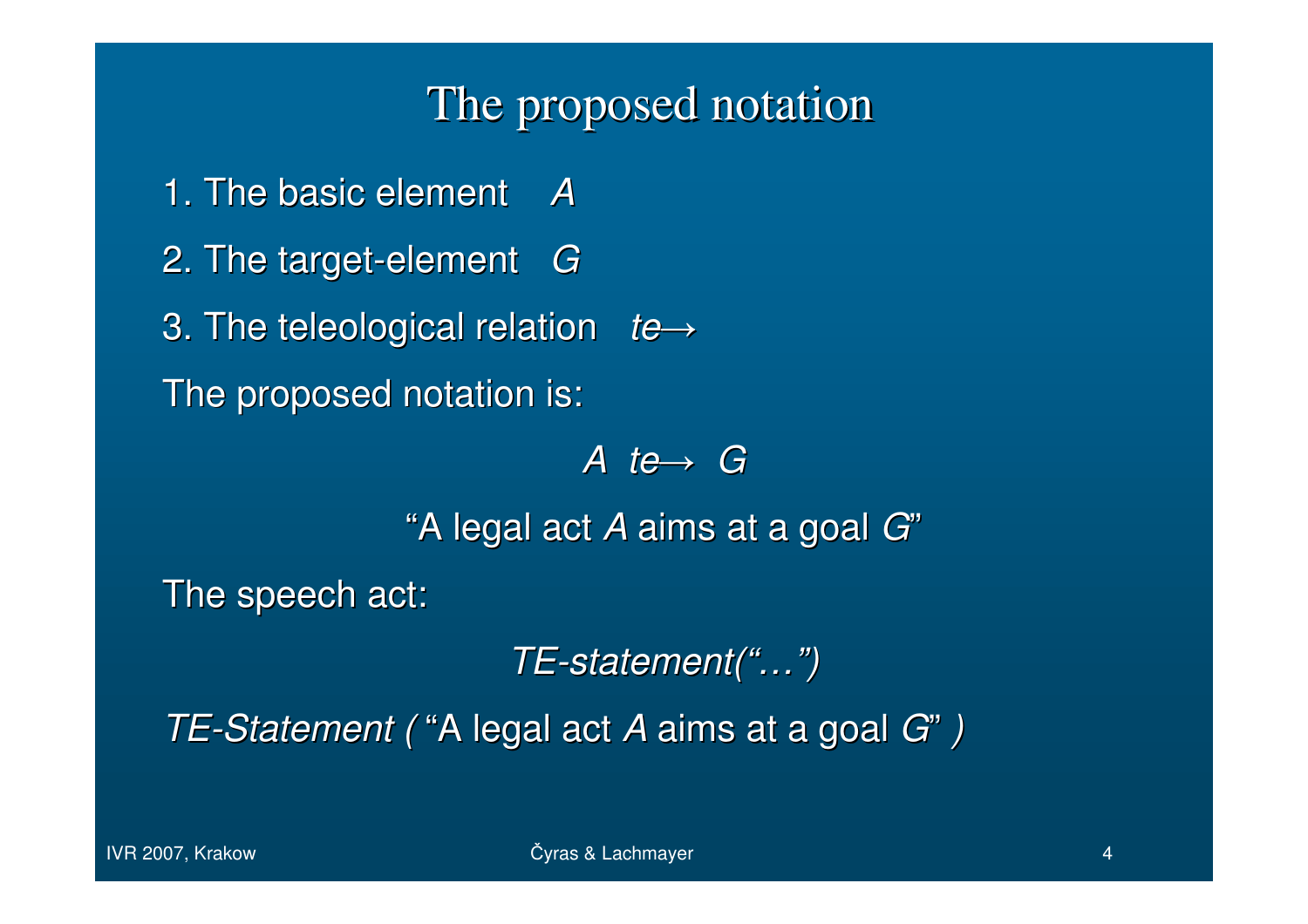#### Different semantics of teleology

Different taxonomies:

- TE-statement-legal(…)
- TE-statement-political(…)
- TE-statement-scientific(…)
- Different time horizon:
- A te-short-term<sup>→</sup> <sup>G</sup>
- A te-medium-term<sup>→</sup> <sup>G</sup>
- $\bullet$  A te-long-term $\rightarrow$  G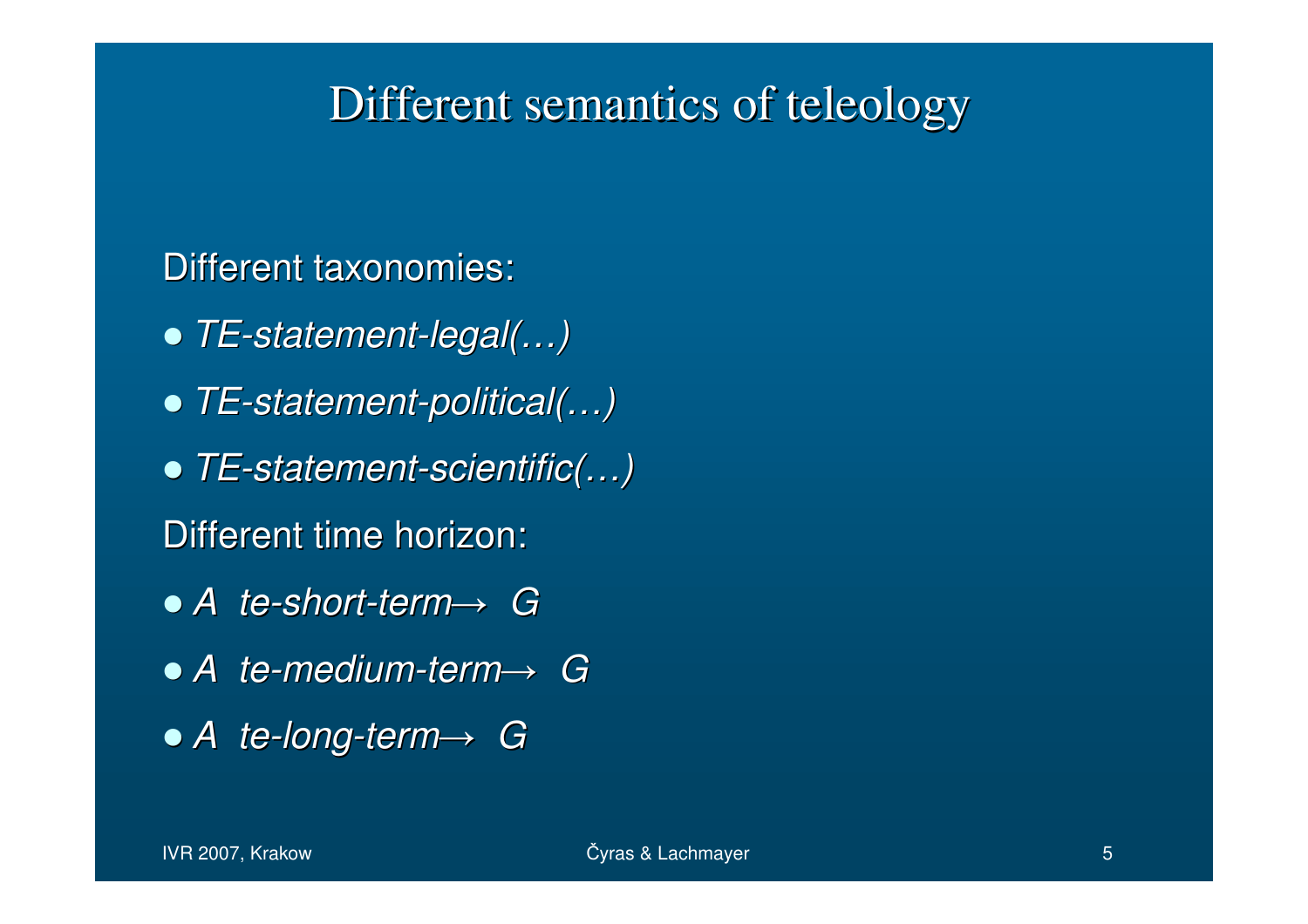#### Illustration

- $(1)$  "A goal  $G$  is achieved by a legal act A1"
- (2) "A goal  $G$  is achieved by a legal act  $A2$ "
- (3) "A legal act A1 implies less quantitative restrictions (QR) than  $A2$ "
- (1) A1 te<sup>→</sup> <sup>G</sup> (2) A2 te<sup>→</sup> <sup>G</sup> (3) A1 QR< A2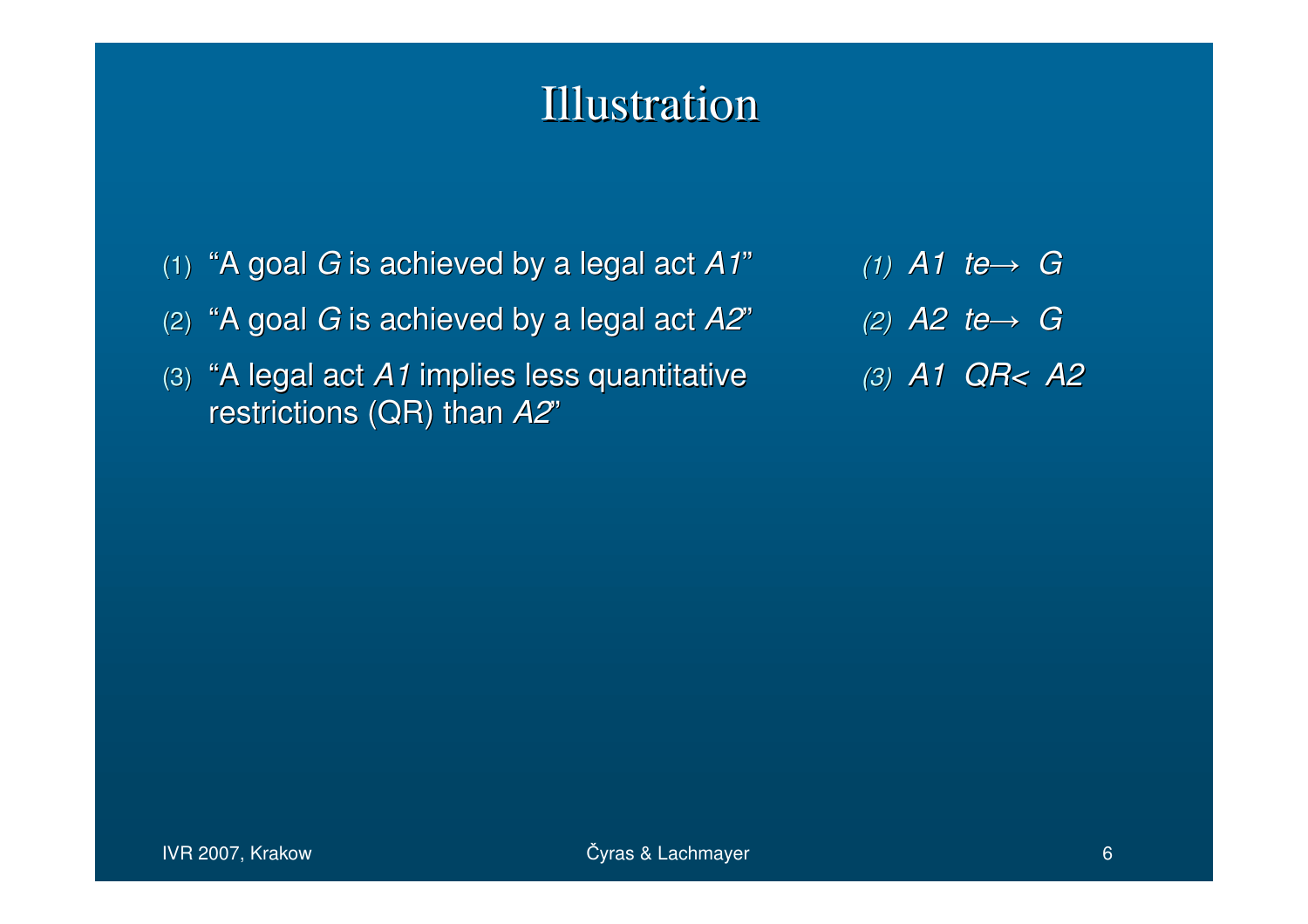#### Theory of relations

#### • Binary relation:

- Infix notation *A te→ G*<br>– Prefix notation *TF(A G*)
- Prefix notation  $TE(A, G)$
- Theory of relations in mathematics and computer science is well developed
	- A binary relation R(x,y) is defined as Cartesian product, i.e. a set of pairs:  $\{(x,y) \mid x \in X, y \in Y\}$
	- In relational algebra, a binary relation is represented as a two-column table, e.g.

| $\overline{\mathcal{A}ct}$ | Goal |
|----------------------------|------|
| A1                         | G    |
| <b>A2</b>                  | G    |

#### • Theory of relations in law?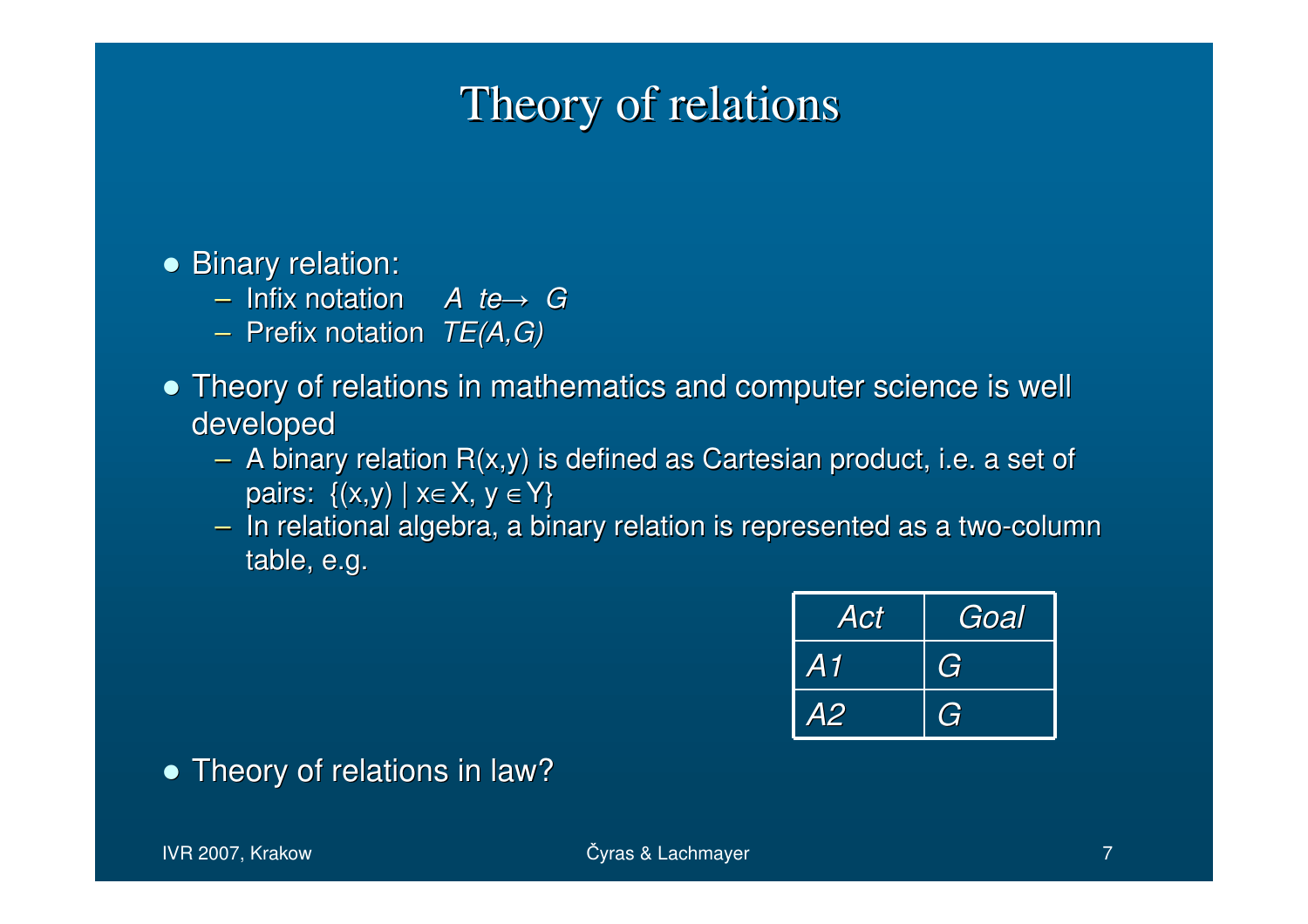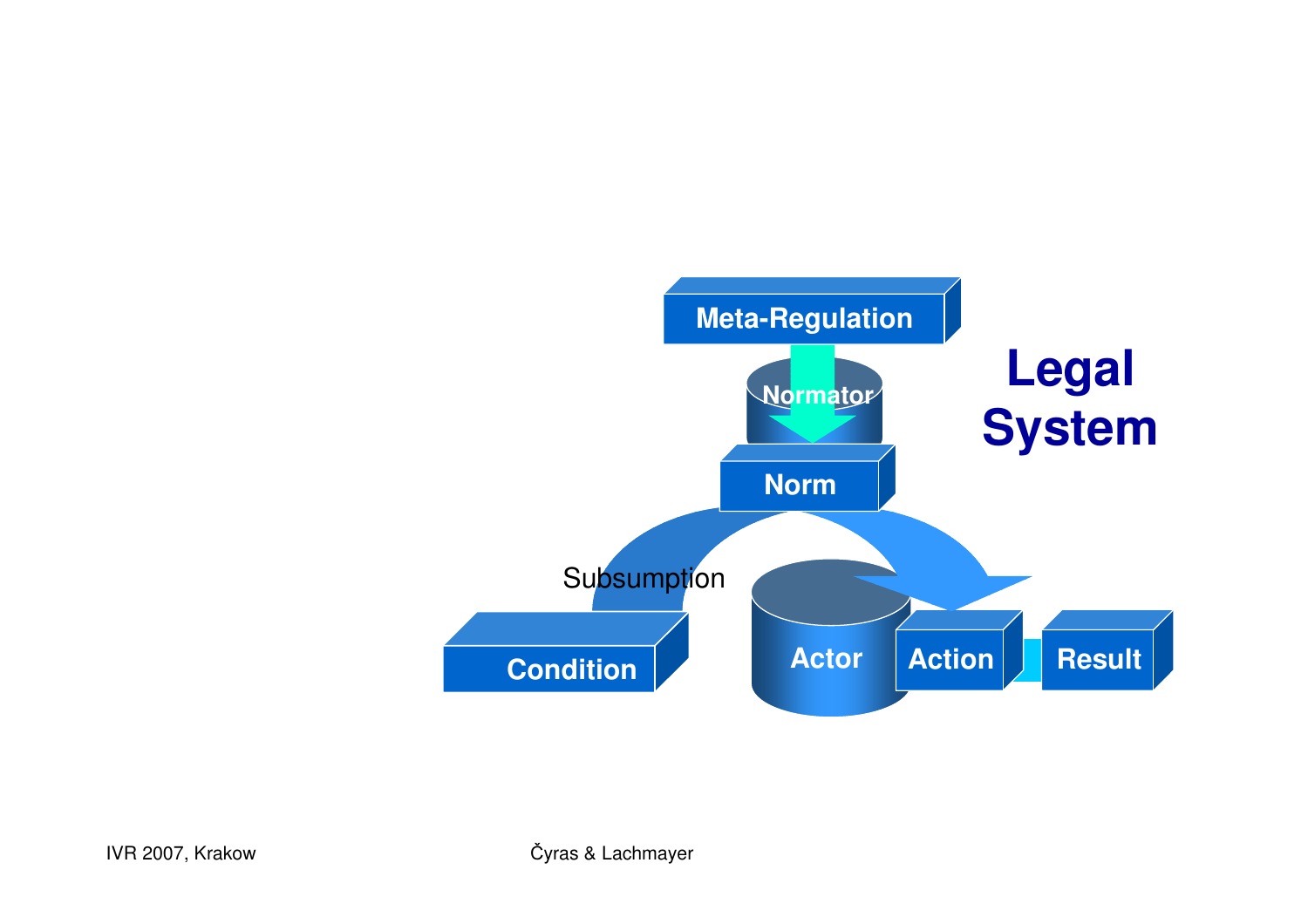

#### explicit / implicit **Teleological Relations**

<sup>Č</sup>yras & Lachmayer <sup>9</sup> <sup>Č</sup>yras & Lachmayer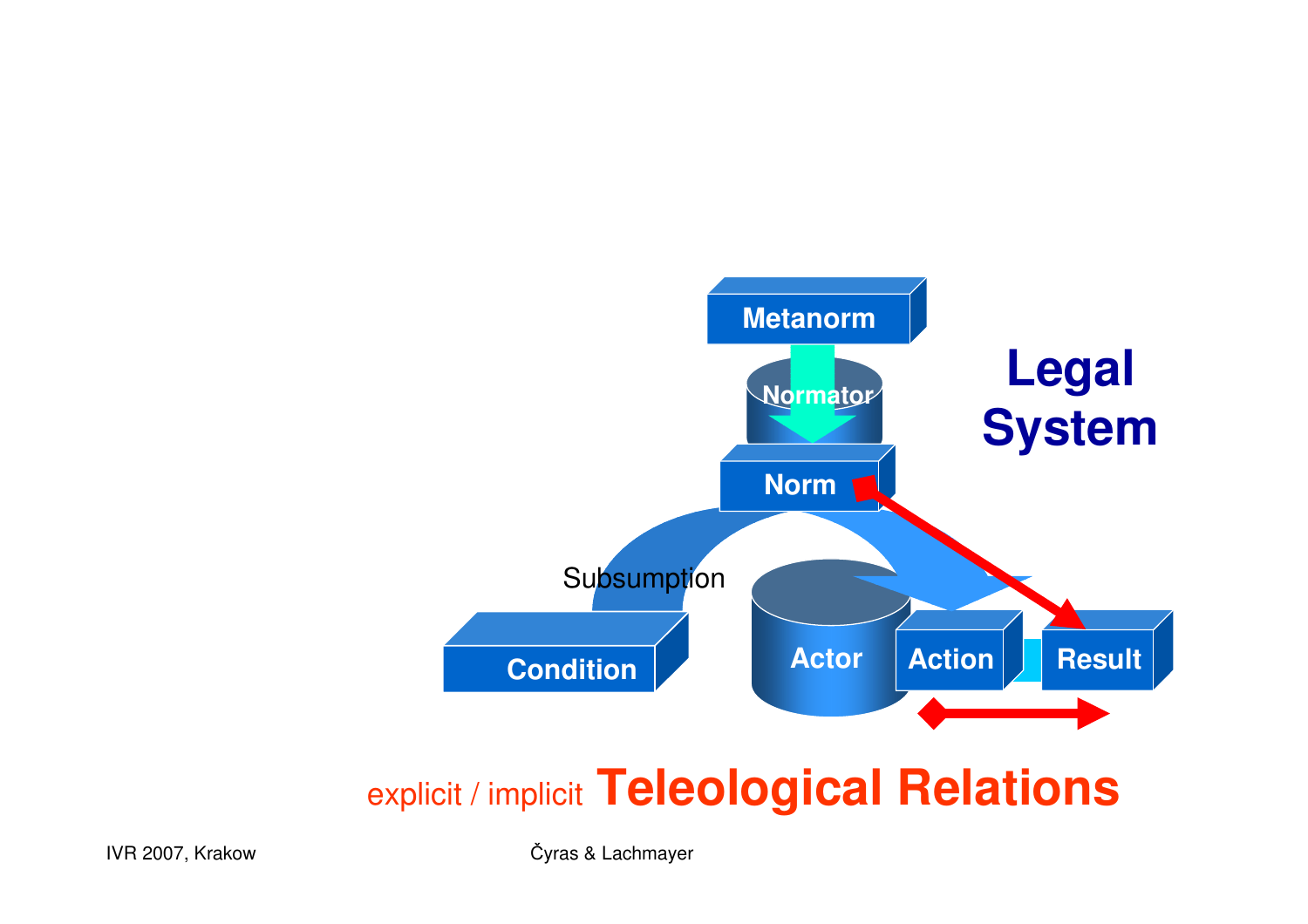

## $T$ **E-STATEMENT**  $_{\text{logal}}^{\text{pontical}}$  (A te  $_{\text{logdertim}}^{\text{ponticall}}$ )

political<br>legal **(A te** medium t.<br>dogmatical **(A te** long term  $\begin{array}{c} \text{political} \ \text{legal} \ \text{dogmatical} \end{array} \quad (\mathbf{A} \ \ \mathbf{te} \ \begin{array}{c} \text{short term} \ \text{medium t.} \ \text{long term} \end{array} \mathbf{B})$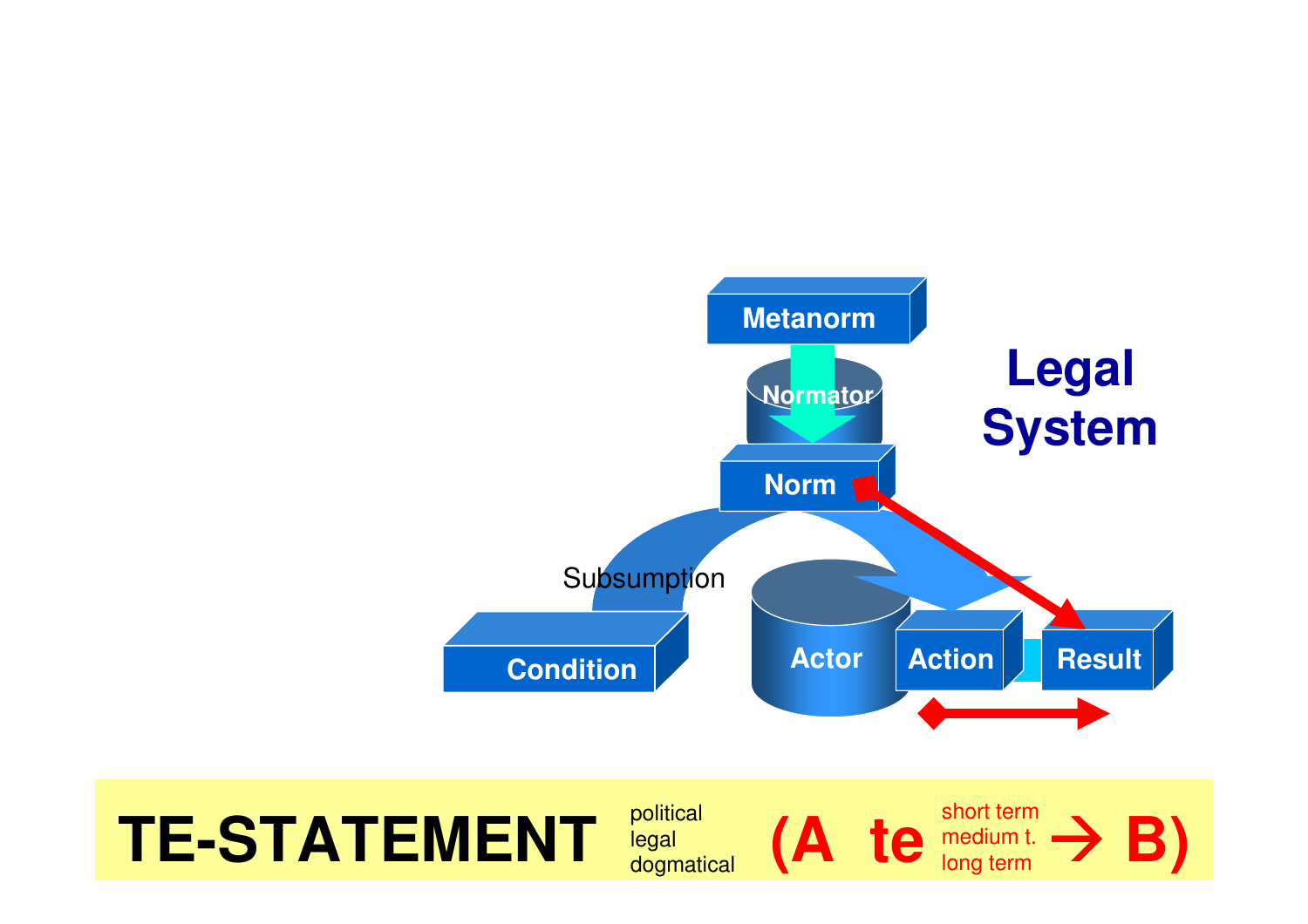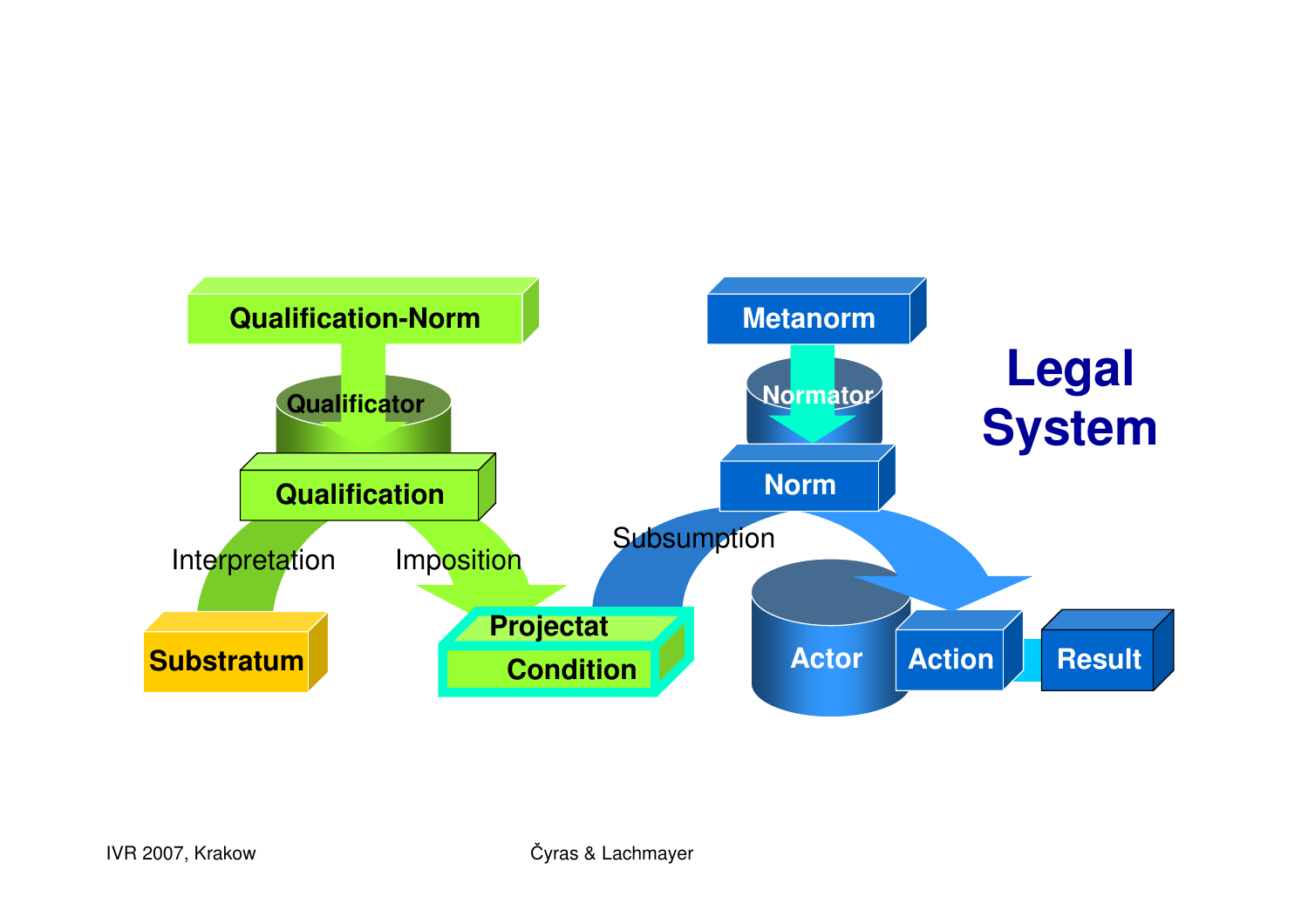

## $T$ **E-STATEMENT**  $_{\text{logal}}^{\text{pontical}}$  (A te  $_{\text{logdertim}}^{\text{ponticall}}$ )

political<br>legal **(A te** medium t.<br>dogmatical **(A te** long term  $\begin{array}{c} \text{political} \ \text{legal} \ \text{dogmatical} \end{array} \quad (\mathbf{A} \ \ \mathbf{te} \ \begin{array}{c} \text{short term} \ \text{medium t.} \ \text{long term} \end{array} \mathbf{B})$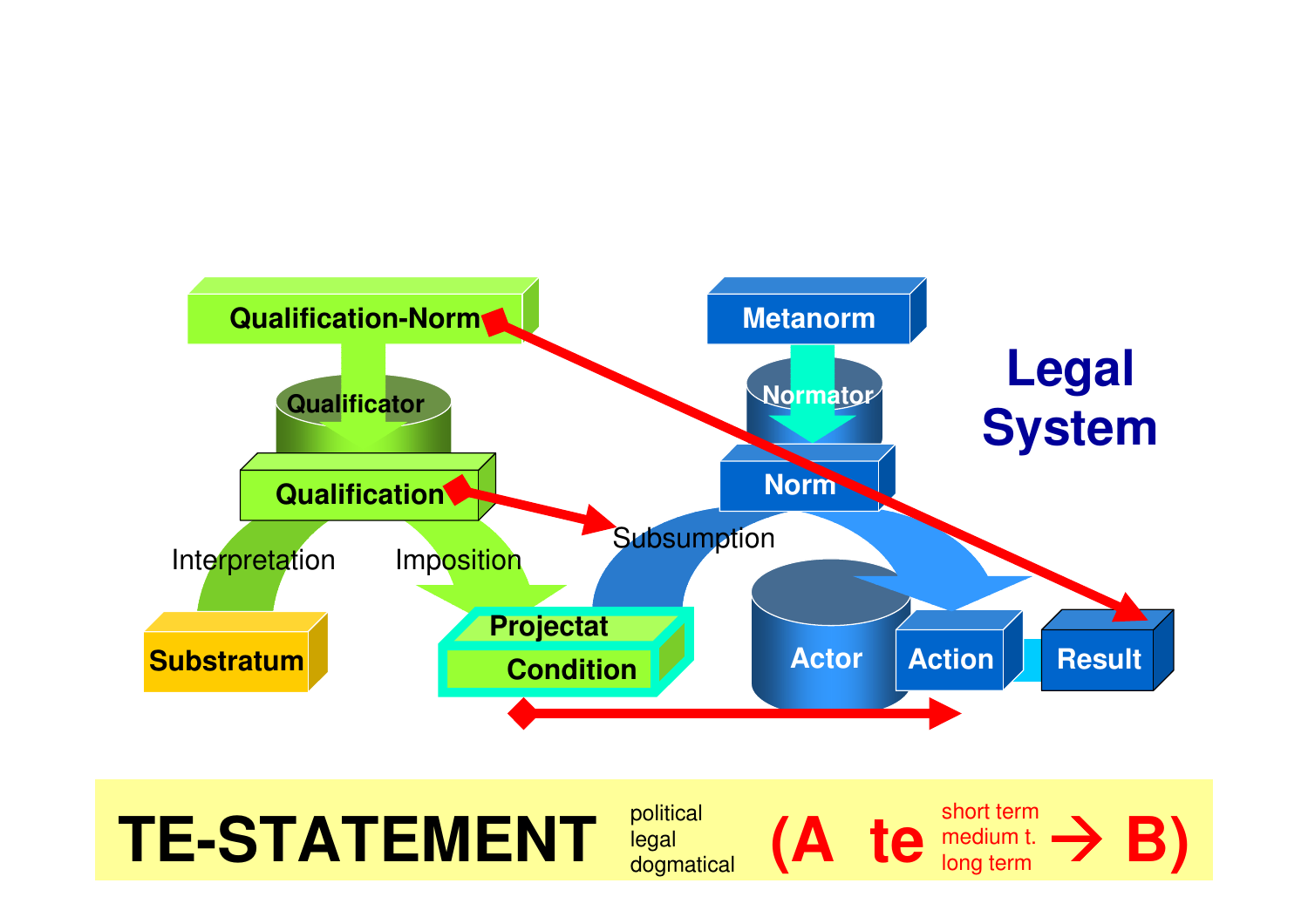

# **Human Image** - **Human Rights**

<sup>Č</sup>yras & Lachmayer <sup>13</sup> <sup>Č</sup>yras & Lachmayer